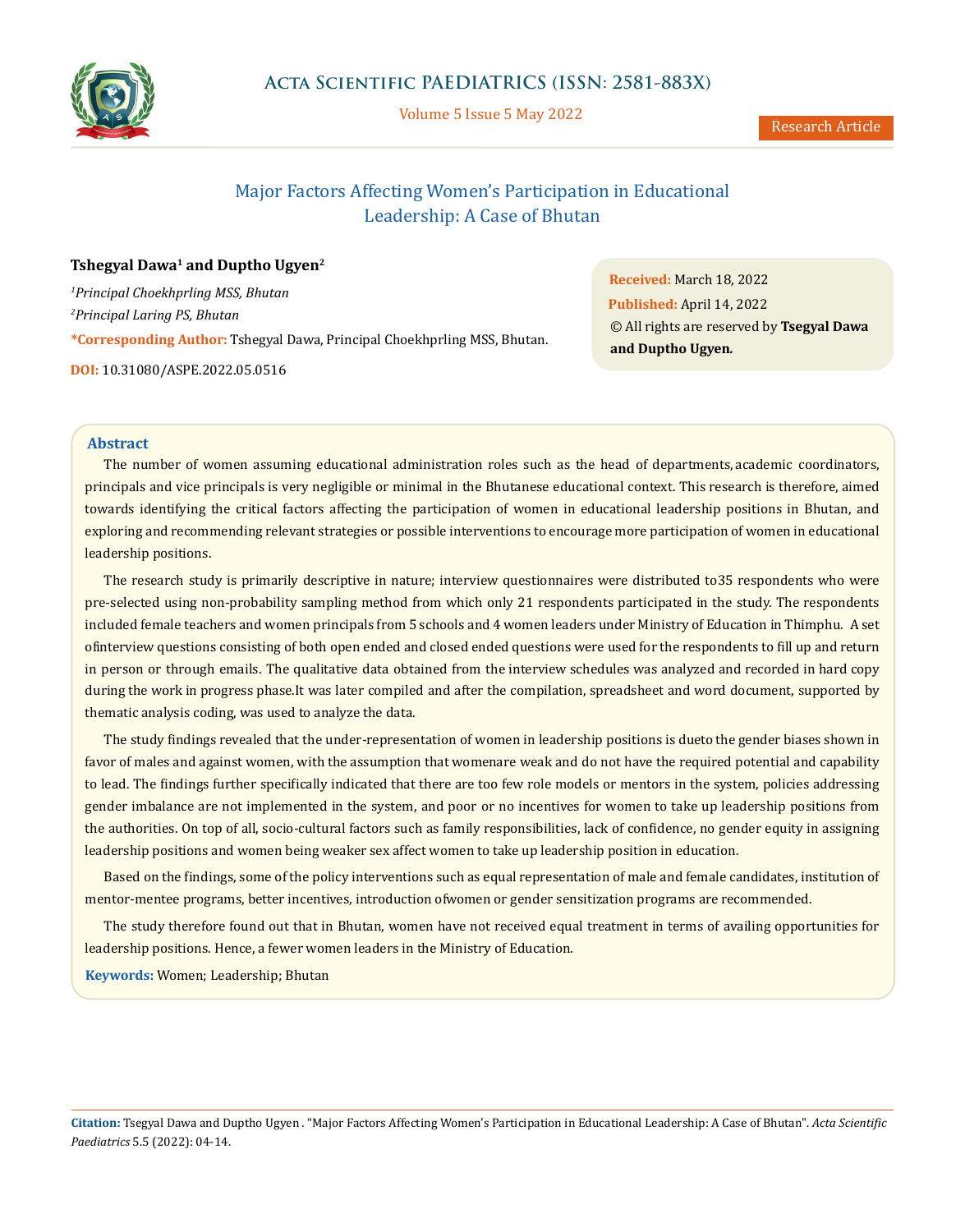#### **Introduction**

This study is aimed at exploring the major factors affecting women's participation in educational leadership in Bhutan. However, owing to the limited Bhutanese literature on women educational leaders, literature on contemporary women leadership and the leadership practices of women in both general and educational leadership positions in developing countries of Asia and Africa are explored to compare and analyze the context of Bhutanese women in educational leadership positions.

Chapter one therefore, presents the research background and the research problem. It further exposes the research questions, the general purpose and objectives of the study, and the significance, scope and limitations of the study.

### **Background of the Study**

There still exists prejudices in conferring power positions and privileges. Studies have revealed that women in most countries still live under male dominance where power is concentrated in males; and women's role and responsibility is confined to family and household works. History states that the exclusion of females from workforce openly began in the days of the industrial revolution of the 19<sup>th</sup> century when the factory employers tended to categorize females as capable of "females work" positions only that existed in relatively few occupations and ranked them amongthose with the lowest status and compensations [1].

Sperandio (2007) brings forth his opinion to justify the importance of women educational leaders when he claimed that the presence of women in educational leadership contributes greatly to the sensitivity within educational institutions that helps to promote not only the wellbeing of females but also provide aspiring women with appropriate role models in leadership and management.

It has been found that in Bhutan women enjoy equality and freedom with men compared to women in other countries. The Constitution of the Kingdom of Bhutan respects gender equality and does not allow gender discrimination (Bhutan, 2008). Whatever acts, rules and policies in place are, the number of women in leadership and decision-making positions in Bhutan, including politics, is very negligible. Men have been dominating the social system in Bhutan for decades. There are currently only 25 women in the executive levels as opposed to 228 men [2]. There are only about five women holding constitutional posts, and only 10 women representatives against 62 men in the current parliament. The situation is no better in local government, with only 103 representatives out of more than 1,400. There are fewer Bhutanese women making decisions in areas of development pursuit and on state policies and programs influencing the government and public decision-making.

#### **The research problem**

As per the Country Meters (Jan. 2016), the population of Bhutan was estimated to be 781168 people and the male-female ratio is 1.126 (1126 males per 1000 females) which is slightly higher than global sex ratio of 1016 males to 1000 females as of 2015. Although females form a critical portion of the total human population in Bhutan, they are inadequately represented in leadership and management positions in public and private institutions. The possible explanation for this situation could be that gender issues have not received due attention and only in the recent years a few researchers have begun to document women's participation in politics and democracy, and in local governance in Bhutan.

The poor representation of women has been a concern for many and as such the need to have a balanced representation of women in leadership and management position is felt very important. When both men and women representations are taken into consideration for better decision making it is believed to ensure an equitable and sustainable development.

This research will thus try to investigate, why only fewer women are found in educational leadership positions in Bhutan, and identify possible strategies that can be used to enhance women's participation in educational leadership.

## **Research questions**

The study sought to address the following research questions:

- What are the major factors affecting women's participation in educational leadership in Bhutan?
- What strategies are in place to promote women's participation in educational leadershipand management?
- Can women bring more change than men as educational leaders in the Bhutanese educationsystem?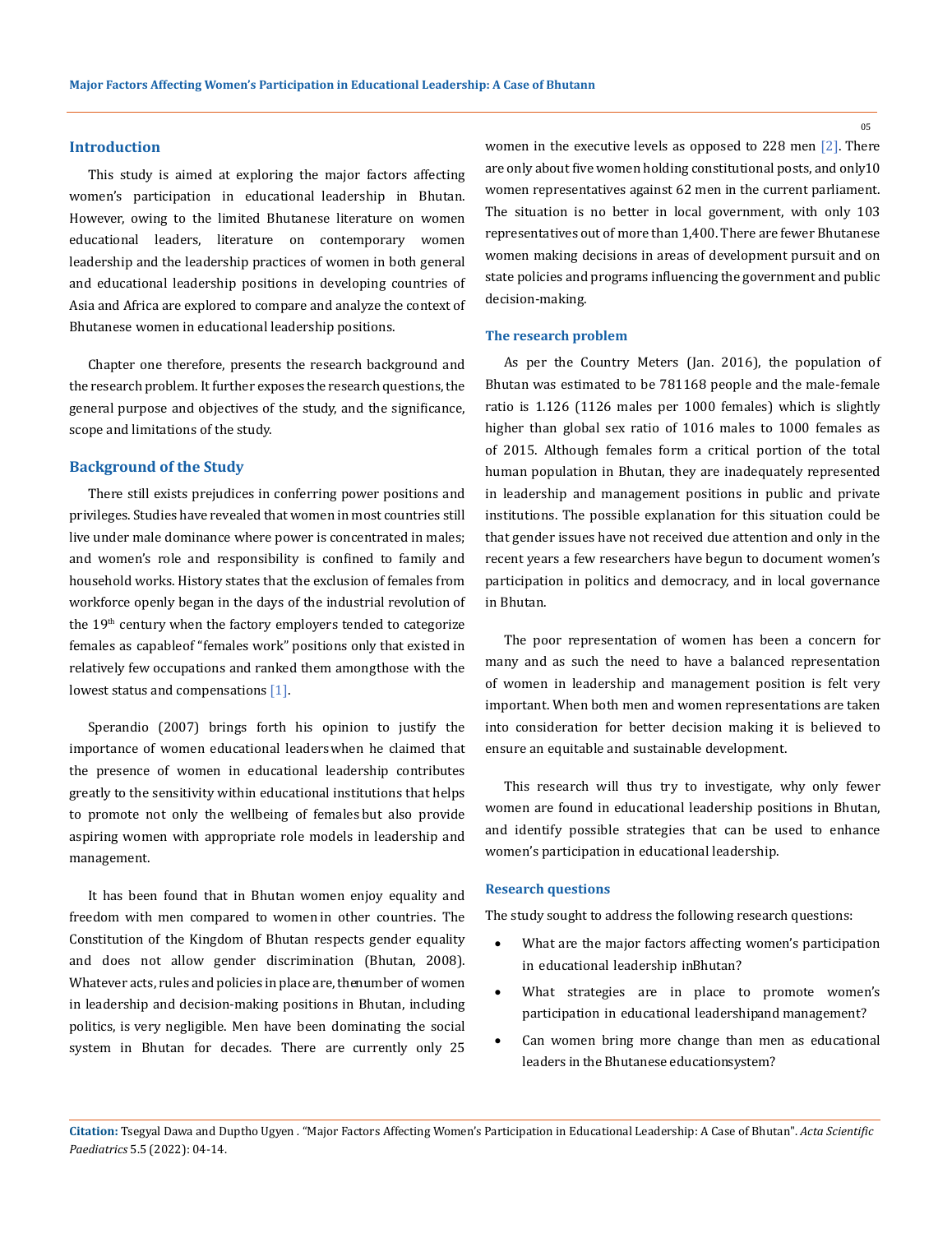## **The purpose of the study**

#### **General purpose**

This study was carried out to assess the major factors that prevent women to pursue educational leadership positions at different educational administration levels, particularly in schools.

## **Specific objectives**

With regard to the specific objectives, the research was an attempt to:

- • Investigate the factors that affect women's participation in educational leadership positionin Bhutan.
- Identify relevant strategies to promote women's participation in educational leadership and management position in Bhutan.
- Assess the effectiveness of leadership between women and men in terms of bringing positive impacts in the Bhutanese education system.

## **Significance of the study**

This study will have both theoretical and practical significance. Theoretically, different stakeholders can use the analysis done in this study to create awareness and understanding about the major factors affecting women's participation in the educational leadership and administration. The research findings can also be used as a secondary data for researchers who will conduct similar researches in the future.

In the practical sense, the country will benefit from the research in such a way that Bhutanese women will develop good perception towards competing equally with their male counterparts in their engagement to leadership and decision-making roles. Hence, this study will have the following importance:

- Help to educate and increase the participation of women in educational leadership roles.
- Identify the major factors and self-limiting beliefs of women for participating ineducational leadership positions, And
- Provide relevant interventions and strategies to reduce the de-motivating factors that discourage women from participating in educational leadership and management.

## **Limitations of the study**

The researcher faced the following problems during the course of the study.

- • Some targeted respondents were not available due to emerging personal a n d professional commitments and thus it necessitated emergency substitution.
- Respondents were drawn from selected private and public schools and the Ministry of Education headquarter within Thimphu district only.
- Due to stringent policies of disallowing dissemination of information to outsiders, some important information and highlights were withheld by the organizations

## **Scope of the study**

The study was confined only to female teachers (aspiring leaders) and women leaders of selected public and private schools under the Department of School Education, and other selected women educational leaders in the Ministry of Education headquarters in Thimphu. The study involved semi-structured interviews with women educational leaders in schools and the ministry headquarter. The focus on competent senior level female teachers, women principals and senior women leaders at the Ministry of Education headquarter was to enable or ensure a generous conclusion through their varied leadership experience, qualifications and skills.

### **Literature Review**

## **Introduction**

This chapter reviewed literature works from relevant fields of study such as textbooks, journals, magazines, the internet and previous research works related to the study to help justify concepts and issues related to leadership and management – specifically women educational leadership. This helped to clarify, strengthen and accordingly direct each stage of the research project from the formulation of the research topic to the evaluation, dissemination and utilization of the research findings.

This chapter looked into some profound concepts and issues concerning women and leadership – especially focusing on factors affecting women's participation in educational leadership from the perspective of socio-cultural and individual factors,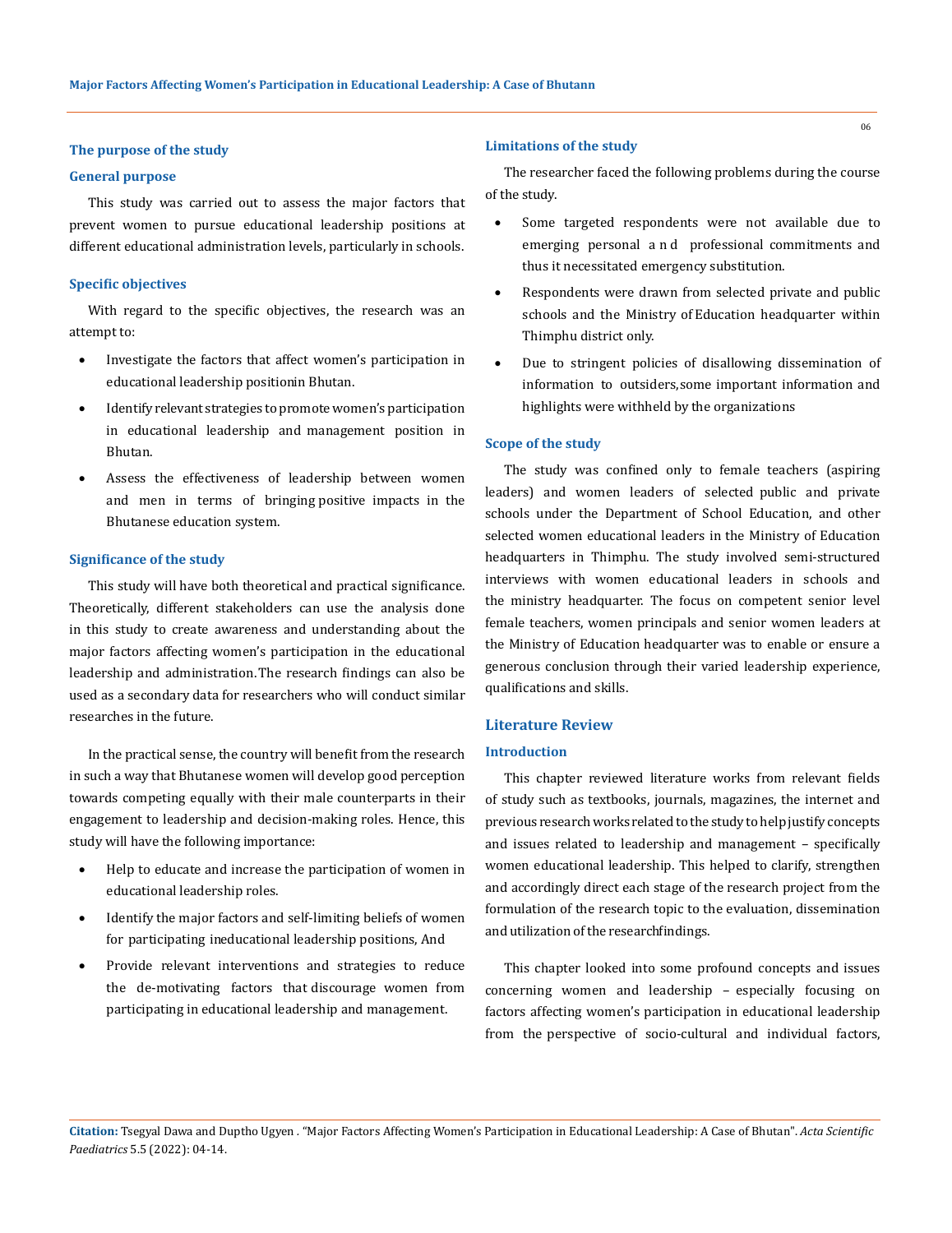leadership qualities and career experiences of women in education administration, and overcoming the barriers or strategies to encourage more women participation in educational leadership. The number of women in educational leadership positions is fairly negligible compared to the number of men. Although there have been efforts to open opportunities to female educators towards educational leadership, the majority of educational leadership positions are still filled in by men.

#### **Women's Leadership qualities and leadership styles**

According to Marshall  $[3]$ , women who take up educational administrators are more attuned to teaching, curriculum, instruction and children, perhaps because they spend more time as mothers at home before they become teachers in schools.

According to the study conducted by Caliper - a Princeton-based management consulting firm, 'women leaders are more emphatic and influential demonstrating a stronger need to get things done, and are more willing to take risks than male leaders' [4].

Further studies have revealed that women leaders are significantly stronger than male leaders in terms of persuasive motivation, assertiveness, empathy, urgency, flexibility and sociability and willingness to take risk. These skills possessed by women leaders enable them to understand situations better and more accurately, and take in information from all sides thereby making them effective leaders.

Conner, [5] commented that women leaders who have the authority, use their power and positions to influence the followers and more importantly improve the organization. This exposesthat fact that women leaders understand the essence of empowering their followers (sharing power) which will enhance trust and bring positive gains within the organization.

Education or school settings are filled with learners or young children with expectations of love, care, support and mentorship, and this setting invites or suits better to feminine rather than masculine leadership behavior. Female are characterized as being sensitive, empathetic, intuitive, compromising, caring, cooperative, and accommodative and these qualities are often associated with effective administration  $[6]$ . Rosener  $[7]$  claims that female leadership style is often 'interactive leadership' which involves encouraging participation, sharing power and information, enhancing people's self-worth; changing self-interests for an overall good, relating power to interpersonal skills; and believing in team performance.

#### **Various tasks and responsibilities**

The UN report on 'women in leadership roles' claim that gender stereotypes and traditional conservative beliefs that a woman's place is at home raising a family, and that women are followers, not leaders, prevent women from participating in leadership and public life. Examples and instances in a number of countries reveal that due to the absence of institutional arrangements and facilities to support the combination of work-family responsibilities, women often select certain types or sectors of work and lower levels of responsibility because it allows them to balance their work and family lives [8].

The different personal and professional responsibilities, especially the demanding family and home responsibilities, do not align well to the personal and organizational goals, and therefore, this impacts on the progress or growth of women leaders since women have to adjust and accommodate various needs and commitments [9].

Besides carrying out the role of an administrator or leader, women also perform social or family roles and responsibilities of being a mother, sister, wife and student, and this hinders in their leadership involvement and performance. Female leaders therefore undergo a lot of pressure in order to meet both the personal and professional commitments which can sometimes be very stressful and force them to fall out of balance.

## **Role model, mentor and network**

#### **Very few role models**

The lack of opportunity for women to learn from other women leaders or role models who have successful experiences in leadership and management has been cited as a reason why women have not moved into administrative positions in larger numbers [9]. The non-availability or existence of only a few female role models creates large vacuum thus leaving aspiring femalesto look mostly at the dominant experiences of boys and men (males). Since there is scarcity of women educational leaders as role models, women find it challenging to make decisions about their involvement in educational leadership roles.

## **Lack of mentor**

Mentoring is an arrangement whereby an individual who has experience and knowledge in a particular field can actively guide and offer support to facilitate the learning or development of another person  $[10]$ . Females aspiring to take up leadership

**Citation:** Tsegyal Dawa and Duptho Ugyen *.* "Major Factors Affecting Women's Participation in Educational Leadership: A Case of Bhutan". *Acta Scientific Paediatrics* 5.5 (2022): 04-14.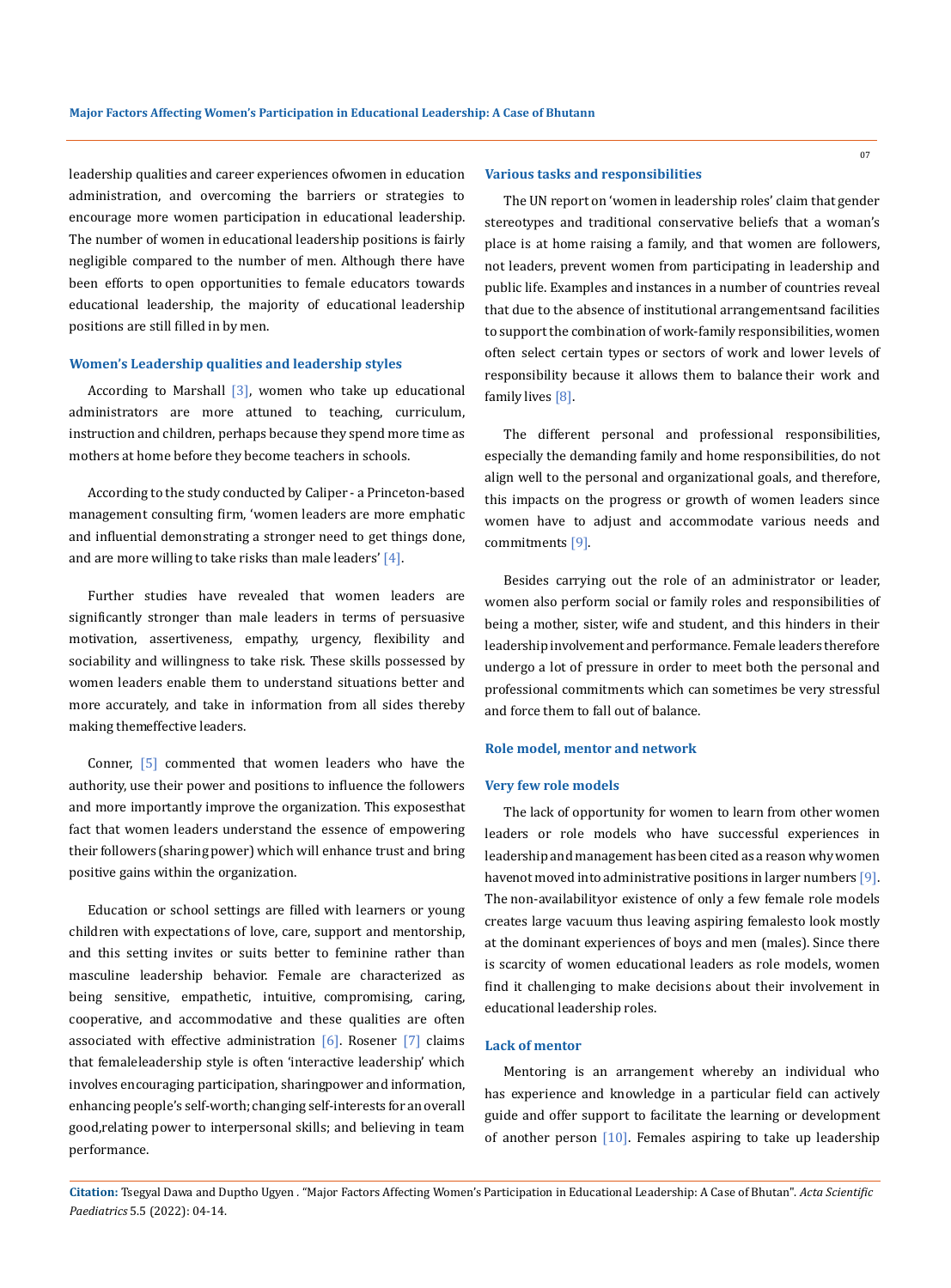and administrative roles often lack the opportunity to attend professional development and leadership/management trainings and do not have good mentors to guide them in their learning process. As such they are not able to recognize their own strengths and capabilities to become a leader.

#### **Poor network**

Networking is the art of building relationships. Networking is an essential skill required for leaders to succeed not only for personal gains but more importantly to professional growth and organizational success. In governing an institution, we need the cooperation of people working at different stages. But, if there is acceptance in sex discrimination the women leaders will find it difficult to lead and manage. Effective leadership besides having a strong network within the organization as well as outside also need to develop and maintain/sustain the connections within the network.

## **Socio-cultural factors affecting women leadership**

Socio-cultural factors such as gender stereotype, government policies, individual rights, culture, religion and politics pose barriers for women to undertake leadership roles.

Individual factors such as negative attitude by women themselves to occupy leadership positions and fear of criticisms, lack of self-esteem and self-confidence hinder women's participation in educational leadership and management at various levels. The impact of such factors is however moderated by intervening variables such as experience and income.

It is important for societies to realize that the negative criticisms affect women's morale of takingup leadership roles and make them hate management positions. Appreciation and support by menand the government through sound policies will avoid discrimination against women which is oneof the leading factors to women's access to management positions or avoidance of leadership positions.

## **Low Self-confidence and self-esteem**

Women's obstacle to themselves often comes in the form of internalized oppression which means that women fear and do not stand up to overcoming the fear of venturing into performing leadership roles due to discrimination and sex-role stereotypes against them. According to  $[11]$  if we don't have the required selfconfidence or self-belief then we tend to doubt ourselves and our capabilities, and glue to the things which we feel are comfortable

or safe instead of challenging our innate capabilities. Further, due to the poor self-confidence and the social stigma indicating that women are weak, they seldom venture out to apply or compete for the available positions in leadership and management.

#### **Strategies to advance women's career**

Due to emerging needs and rapid advancement in education in the  $21<sup>st</sup>$  century, there has been a great interest to explore various strategies to further strengthen and develop effective delivery and management of the education's services. One such priority area was to look at the role of women in educational leadership.

The leadership quality of the leader, especially in education, is very crucial because it is believed that education has no second chance and thus no room for failure. The leadership quality of a leader makes a huge difference not only in the growth and development of the school but more importantly in enhancing the progress and outcome of the learners.

In order to advance women's career in educational leadership and management positions, strategies such as mentoring, undergoing professional and leadership trainings, building and maintaining effective networks, inclusiveness and transparency are found to be powerful strategies to help women develop their leadership skills.

## **Theoretical/conceptual framework**

The framework depicting the concepts of the study is summarized below.

## **Methodology**



**Citation:** Tsegyal Dawa and Duptho Ugyen *.* "Major Factors Affecting Women's Participation in Educational Leadership: A Case of Bhutan". *Acta Scientific Paediatrics* 5.5 (2022): 04-14.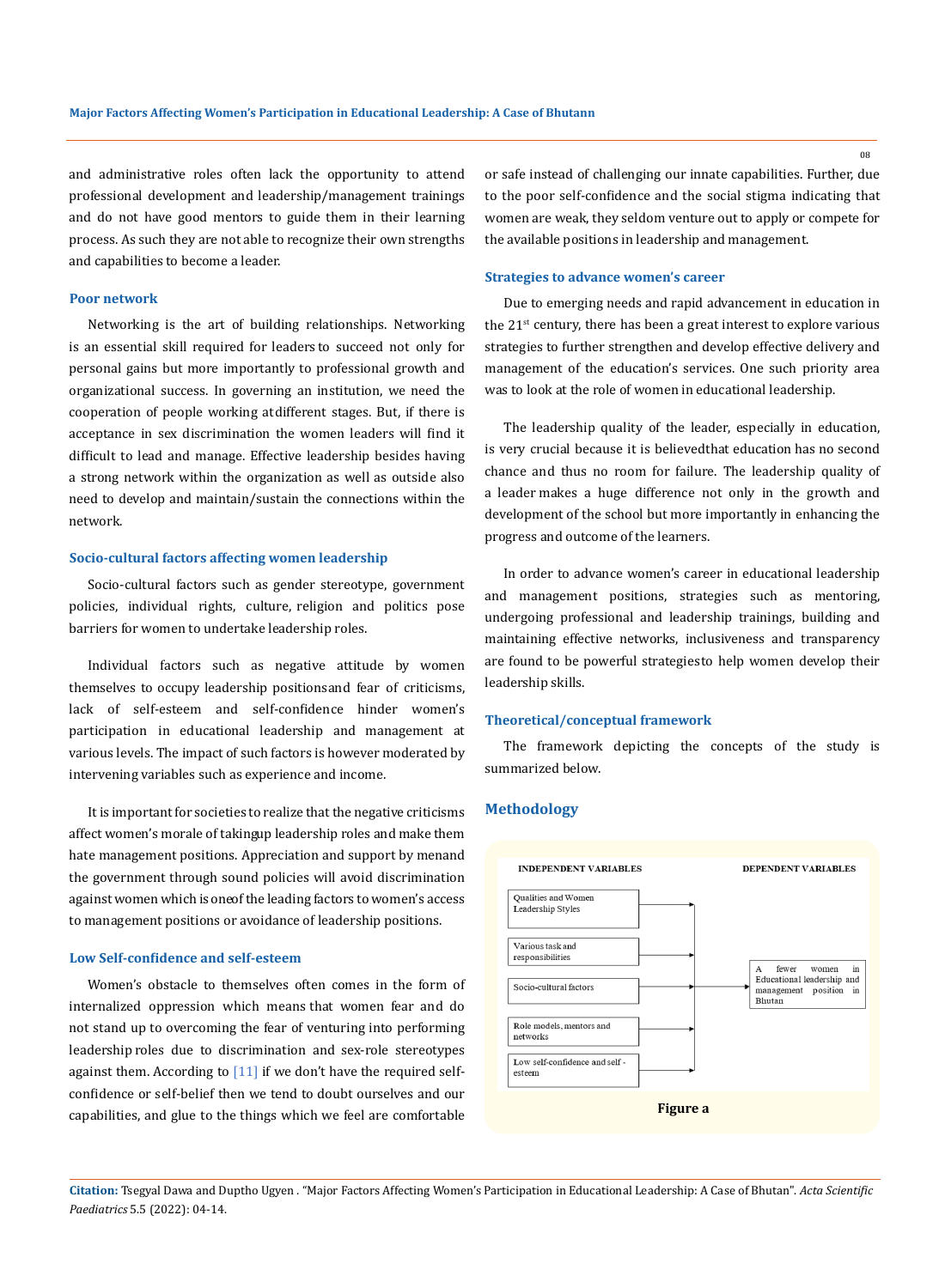## **Introduction**

This chapter looked at revealing the major factors affecting women's participation in educational leadership through interviews and questionnaires. A qualitative approach has been used to understand the role of Bhutanese women as educational leaders and the major factors affecting their participation in such leadership positions. The method used is based on the local social context drawn in from real life experiences through non-probability sampling, interviews and informal survey. A qualitative research method is used to study and explore the role of Bhutanesewomen and factors affecting their participation in educational leadership and management

## **Positions in Bhutan. The use of this approach is aimed towards achieving the objectives stated in chapter one of this study.**

#### **Research design**

The purpose of the study is to assess the major factors affecting women's participation in educational leadership and recommend relevant strategies or interventions to encourage more participation of women in educational leadership positions in Bhutan. Semi structured interviews, questionnaires and review of documents for type of themes were employed in this study. The reason for selecting the semi-structured interview is because it helps to find out the perspectives of different individuals with the use of both open and closed questions and define the area to be explored and further help to triangulate the validity of the information with the questionnaire. The selected design being subjective describes the problem from the point of view of those experiencing it, and has more in-depth information on a few cases. It is assumed that the method used is economical since it enables to describe the prevailing situation qualitatively which will eventually help to draw valid general conclusion or analysis.

#### **Source of data**

The source of data is inclusive of both primary and secondary sources. With respect to primary sources, the researcher interviewed and collected information from the women participants (educational leaders) currently serving with the Ministry of Education headquarters and selected female teachers and women principals of public and private schools in Thimphu district. On the other hand, the secondary sources such as books, reports, journals, and magazines and other relevant information or documents available online through internet were used.

#### **Data collection techniques**

Before colleting the data from the respondents, the researcher ensured that the participants granted their consent or agreement to participate in the study. The potential study participants who were selected based on non-probability sampling, were informed about the procedures involved in the study, the risks and benefits of participating in the study, and their rights as study participants.

During the data collection stage and other related activities concerning the research, the researcher interacted positively with the respondents through prior approvals. This was done by informing in advance and developing positive relationship with relevant authorities and explaining clearly the purpose of the research. The researcher showed respect for the values, opinions and suggestions of the participants and relevant authorities. On top of all, the researcher sought prior approval to visit offices by writing to designated authorities. After getting approval for the above-mentioned procedures, the researcher scheduled time and conducted interviews with the respondents. The researcher managed and allowed the required time and space for the participants to attend the interview as per their convenience.

#### **Reliability and validity**

Checking the validity and reliability of data collecting instruments before providing the actual study subject is the core to assure the quality of the data. Thus, to ensure validity, the required instruments were developed under close guidance of the supervisor with whom the consultation of the relevant literature was carried out as well.

Accordingly, to make the data more valid and reliable and also to avoid ambiguity and unclear statements, the draft interview questionnaire were first developed and examined with the peer group of masters' students at RIM. Based on their comments and feedback, some modification was made on the questionnaire to make it clear and precise for the main respondents so as to obtain the most reliable information.

#### **Sampling techniques**

An unbiased random selection is important in drawing conclusions from the results of a study. Thus, the random sampling technique and non-probability sampling techniques were both employed to select the primary sources of data. In doing so, each member of the population had an equal chance of being selected

**Citation:** Tsegyal Dawa and Duptho Ugyen *.* "Major Factors Affecting Women's Participation in Educational Leadership: A Case of Bhutan". *Acta Scientific Paediatrics* 5.5 (2022): 04-14.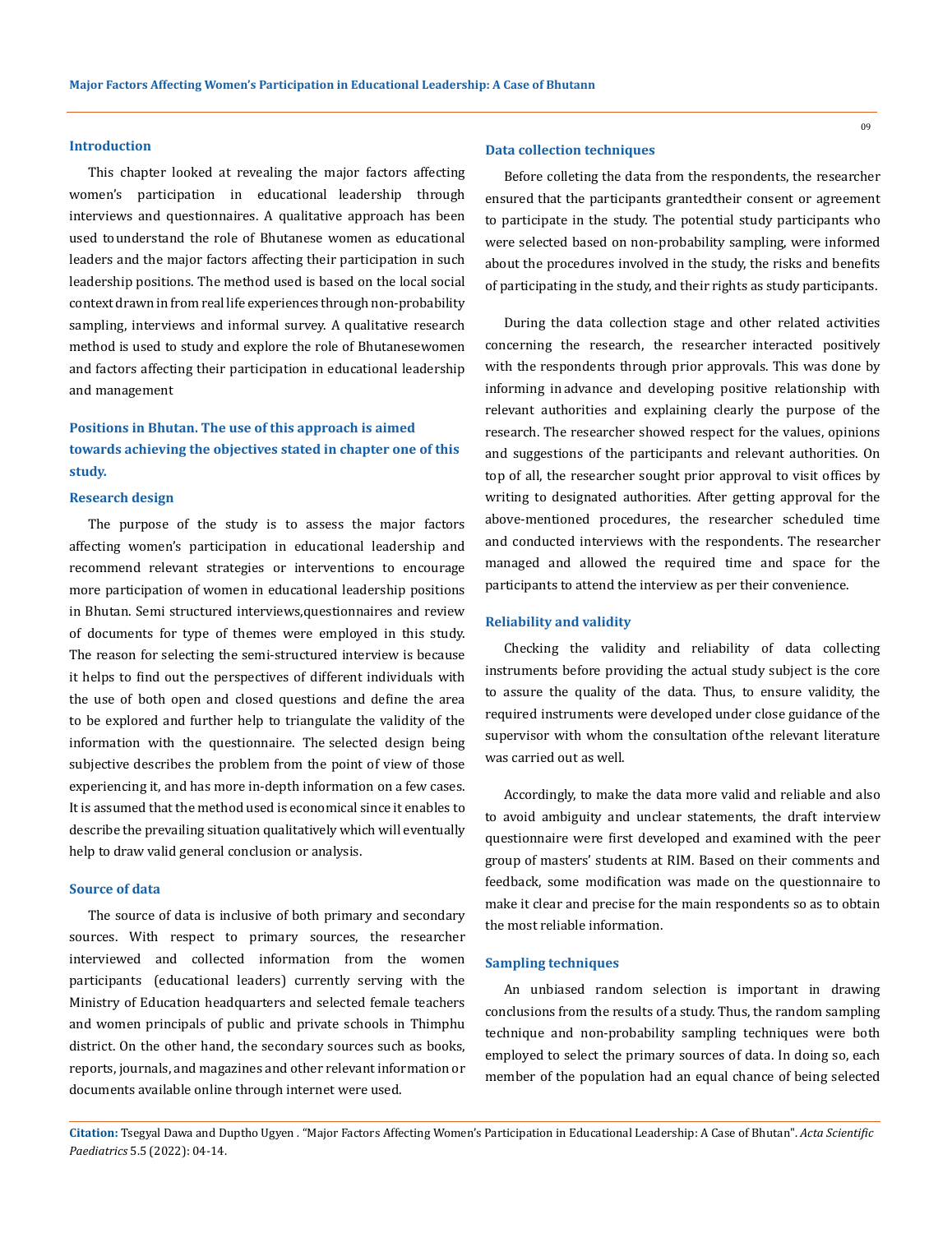as subject or there is some judgment involved and not everyonehas the chance of being selected. The entire process of sampling was done in a single step with each subject selected independently of the other members of the population.

## **Data analysis and interpretation**

The data collected through the aforementioned instruments were categorized and organized by themes according to their conceptual similarity and presented in prose according to the research objectives of this study. The qualitative data obtained from the interview schedules was analyzed and recorded in hard copy during the work in progress phase. It was later compiled and after the compilation, spreadsheet and word document, supported by thematic analysis coding, was used toanalyze the data. Tables are used to draw specific conclusions or analysis for the closed ended questions used in the interview on demographics and other related information.

## **Ethical considerations**

Research ethics refers to the type of agreement that the researcher enters into with his or her research participants or respondents, and it is important for researchers to be aware and attend to the ethical considerations related to the research.

Prior to data collection from study participants, the researcher ensured that the participants' consent or agreement was given willingly (voluntarily) to participate in the study. All potential study participants were informed about the procedures that would be used in the study, the risks and benefits of participating in the study, and their right as study participants. During the data collection phase and other activities related to the research, the researcher made positive interactions with the respondent through clear communication and prior approval. This was enhanced further by building good rapport, by developing positive relationship with relevant authorities and individuals, and by explaining clearly the purpose of the research study. Besides, the researcher also showed respect for the values, opinions and suggestions of the respondents.

Moreover, in order to avoid any psychological harm, questions were framed appropriately to avoid offending and disturbing the participants' personality. Participants were assured that the information they provide would be kept fully confidential and to ensure this, the researcher removed information that required identification details of the respondents.

#### **Data Analysis and Findings**

#### **Introduction**

This chapter examines the data collected through interviews. Further, it also presents and discusses the findings of the study. The qualitative data obtained from the interviews was prepared using spreadsheet and word documents.

#### **Characteristics of the sample**

A total of 35respondentswere provided with interview questionnaires. Only 21 respondents completed the interview questionnaires. There was a coverage of 60 percent  $(n = 21)$ response rateof which was considered adequate representation of the population to make conclusions. Respondents comprising of female teachers (non-leaders) accounted for 42.8 percent  $(n = 9)$ while women leaders accounted for 57.2 percent ( $n = 12$ ). These findings are represented in the table below.

| <b>Grouping</b>      | <b>Frequency</b> | <b>Percent</b> |
|----------------------|------------------|----------------|
| Female Teachers      |                  | 42.8           |
| <b>Women Leaders</b> | 17               | 57.2           |
| Total                |                  | 100            |

**Table 1:** Number of respondents and gender.

From the interview, the respondents are composed of19 percent  $(n = 4)$  holders of master's degree, 28.6 percent  $(n = 6)$  holders of post graduate diploma in education, 42.9 percent (n = 9) Bachelor of education degree, and 9.5 percent ( $n = 2$ ). Primary training certificate. This is reflected in the table below.

| <b>Qualification</b> | <b>Frequency</b> | <b>Percent</b> |
|----------------------|------------------|----------------|
| Masters              |                  | 19.0           |
| PGCE/PGDE            |                  | 28.6           |
| B. Ed                |                  | 42.9           |
| <b>PTC</b>           |                  | 9.5            |
| Total                | 21               | 100            |

**Table 2:** Qualifications of the respondents.

In terms of work experiences, it was observed that 14.3 percent  $(n = 3)$  of respondents have worked for between 0-5 years, 23.8 percent  $(n = 5)$  for 6-10 years, 33.3 percent  $(n = 7)$  for 11-15 years, 28.6 percent ( $n = 6$ ) for 16-20 years. This is reflected in the table below.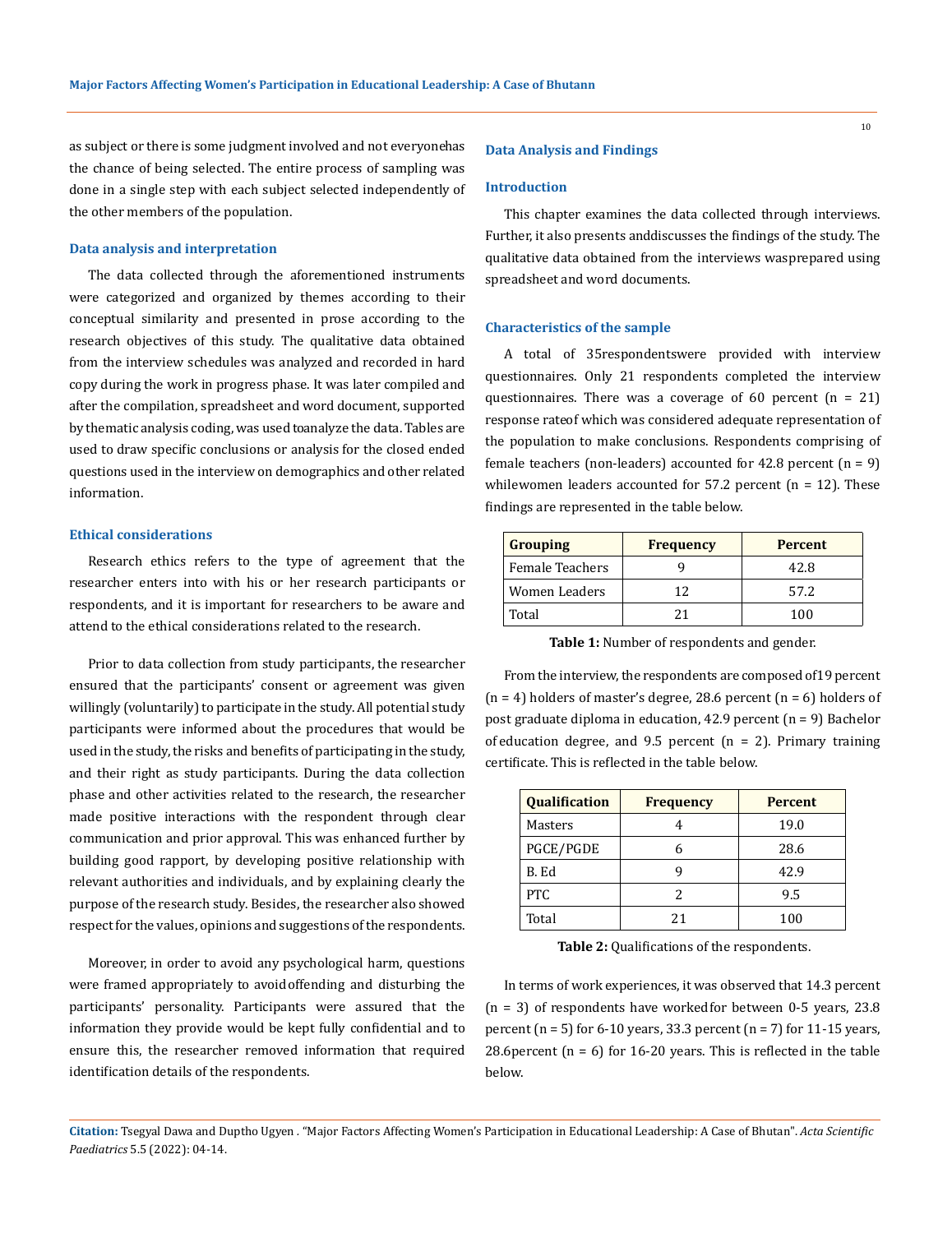| <b>Duration</b> | <b>Frequency</b> | <b>Percent</b> |
|-----------------|------------------|----------------|
| $0-5$ years     |                  | 14.3           |
| 6-10 years      | 5                | 23.8           |
| $11-15$ years   |                  | 33.3           |
| 16-20 years     |                  | 28.6           |
| Total           | 21               | 100            |

**Table 3:** Work experience.

## **Greatest barriers for females to achieve leadership positions in education**

All 21 respondents responded to this question with a variety of barriers for female to take up leadership roles. Of the 21 respondents, 14.3 percent  $(n = 3)$  of them stated that there is no barrier for females in the context of Bhutan. However, 85.7 percent  $(n = 18)$  respondents said that there are major barriers or hurdles for females to ascend to leadership position in Bhutan. Their responses are grouped under following themes of barriers:

- Absence of role models and mentors
- Women shouldering multiple responsibilities both at home and school
- Low self-confidence in females
- Social and cultural factors
- Organizational factors

## **Mentor and role model influence**

As evident from the first question, of the total participants, 76.2 percent  $(n = 16)$  respondents expressed of not having any mentor or role model to emulate in their career. However, they also expressed that having a female role model and a strong mentor are very much necessary without whom one cannot become and effective women leader. For them, having a mentor allows enough space to enhance trust, freedom, creativity and empowerment which are essential qualities of a good leader. However, 23.8 percent (n = 5) respondents did not consider mentoring and role modeling as having any impact or influence in their leadership roles and capacities.

## **Life experiences impacting on decisions to become a leader in**

## **education**

Life experiences are very crucial to grow well and understand better about the realities of life. 71.4 percent  $(n = 15)$  of the respondents agreed that life experiences such as assuming leadership roles as students or since childhood, shouldering leadership responsibilities as student leaders, parental expectations and support, and opportunities to learn from theories, practical examples and through imitation helped them to become educational leader later in their life. However, 28.6 percent  $(n = 6)$ respondents expressed that more than the life experiences it is the ambience and environment that create opportunities for people to learn and grow well, that makes them effective leaders later.

### **Incentives by government to women leaders**

In the context of Bhutan,  $100$  percent  $(n = 21)$  respondents aggressively said that the government or the concerned Ministry of Education does not provide any incentives to women to take up educational leadership positions in schools. Further, 85.7 percent ( $n = 18$ ) respondents said that the government's policy of 6 months maternity leave in a way is an obstacle for women to ascend to leadership position in education. Their opinions are that the Ministry of Education hereafter may not select women leaders through interview fearing of long maternity leave which will have impacton the school they are placed.

## **Social cultural hindrances to women**

All the 21 respondents said that there is a cultural hindrance in Bhutan for women to take up leadership position in Bhutan. 47.6 percent  $(n = 10)$  respondents said that women in Bhutan are viewed as capable for shouldering only family responsibilities such as caring children and old parents. 23.8 percent  $(n = 5)$  are of the opinion that women are looked down as having low confidence and who can only play secondary roles. And 28.6 percent  $(n = 6)$ respondents shared that women in Bhutan are viewed as having no bravery or great physical ability to take up leadership position, which in a way is being discriminated as weaker sex. Thus, social cultural hindrances often play pivotal role in sidelining women in Education for leadership position.

## **Organization culture inhibiting women to top leadership position**

When respondents were asked about the organization culture inhibiting women to take upleadership position in Education, 76.2  $percent (n = 16)$  respondents said that the organization culture does discourage women to take up leadership position in Education. They cited that when nominations were made, male teachers were given better preferences, be it for invigilators for examinations or

**Citation:** Tsegyal Dawa and Duptho Ugyen *.* "Major Factors Affecting Women's Participation in Educational Leadership: A Case of Bhutan". *Acta Scientific Paediatrics* 5.5 (2022): 04-14.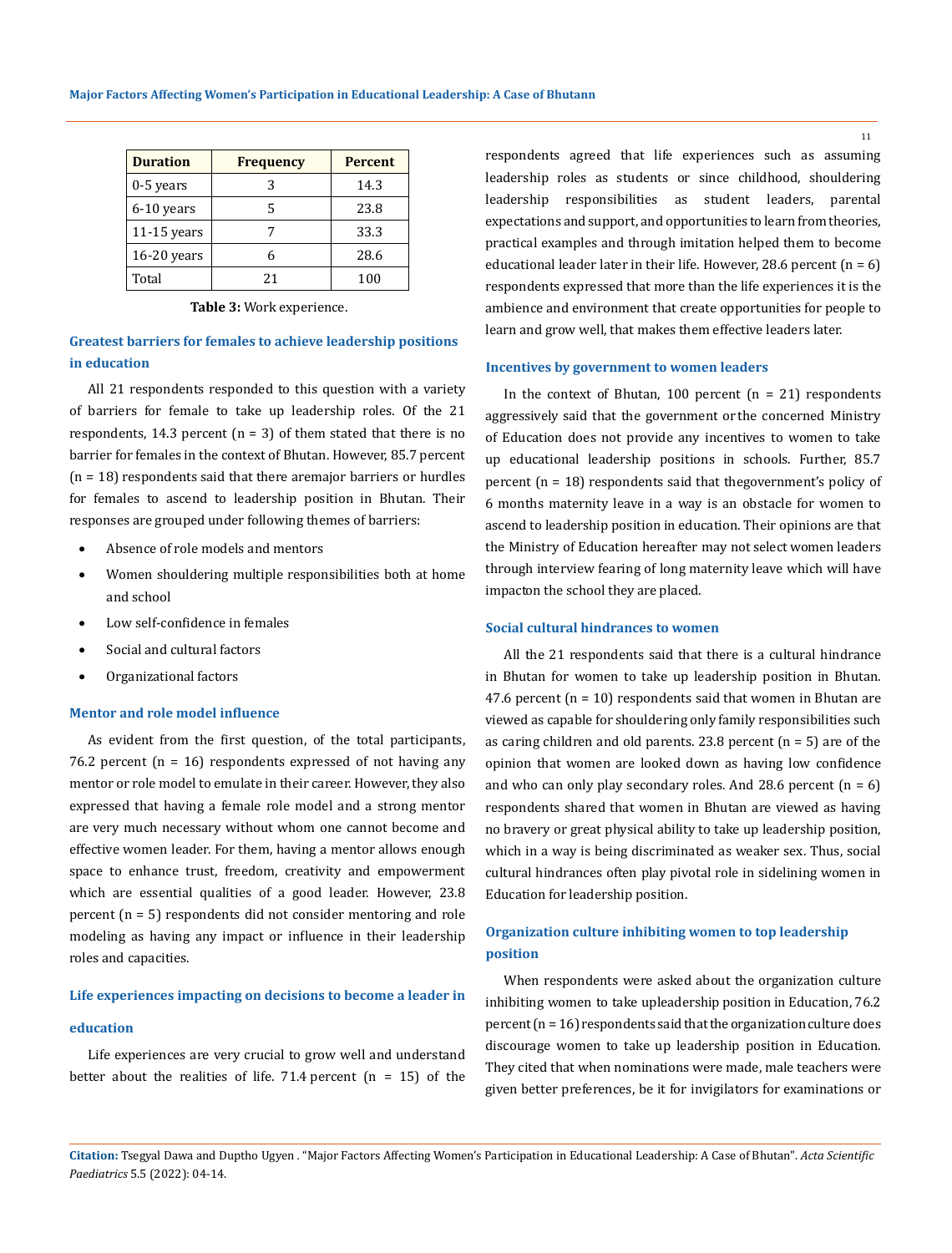evaluation camps for paper checking. They are also of the view that female teachers are given lesser important tasks in the schools than male teachers as the organization deem them as not having adequate time due to family obligations. However, 23.8 percent (n = 5) are of the view that there is no inhibition to women in taking up leadership position due to organization culture. Their justification is that it could be female teachers themselves not opening up or not interacting dynamically within the given environment.

#### **Equal leadership positions to women**

The respondents when asked about the equal opportunities for leadership position in Education, 76.2 percent  $(n = 16)$ respondents said that there is no equality in terms of opportunities for leadership position between male and female. They said that male teachers are given preferences while shortlisting. However, 23.8 percent  $(n = 5)$  respondents said that women themselves do not portray of being capable for leadership positions. Their justification is that female teachers themselves are not opening up or not interacting dynamically within the given environment.

## **Strategies in place to encourage women's participation in**

#### **educational leadership**

The respondents when asked about the prevailing strategies of the Ministry of Education toencourage women's participation in educational leadership shared that there is no such strategy in place to encourage women. 100 percent  $(n = 21)$  said that the Ministry of Education has not lookedinto setting up some sort of strategies to encourage women to take up leadership position. The respondents also shared that there is no such policy to encourage young aspiring female teachersto take up leadership position. Further, the respondents also shared that there is a need to revisitthe education policy.

#### **Leadership Effectiveness between male and female leaders**

On this questionnaire,  $90.5$  percent (n = 19) respondents immediately responded by saying that females make better leaders than males in the educational settings. The justification on females being better leaders than men was that the female leaders are more sensitive to students, subordinates, colleagues and partners. Further, the respondents also shared that female leaders are more empathetic, more intuitive and compromising, more caring and accommodative than male leaders. However, 9.5 percent  $(n = 2)$ respondents remained neutral and these respondents said thatthey have no comments on the leadership effectiveness.

# **Summary, Conclusion and Recommendations Introduction**

This chapter encapsulates the findings of the study, present the conclusion and recommendations to the findings on 'major factors affecting women's participation in educational leadership in Bhutan.

## **Summary**

The purpose of the study was to investigate the major factors affecting women's participation in educational leadership in Bhutan. The study focused on 9 female teachers and 12 female educational leaders under the Ministry of Education, of which two female leaders were from private schools in Bhutan. Further, this research was also carried out to assess the effectiveness of leadership between male and female.

The study involved 21 respondents drawn from different schools and organizations such as Department of Youth and Sports, Department of School Education, Department of Adult and Higher Education and UNESCO, Bhutan Program. Data for this research was collected through interview questionnaires. The data gathered was analyzed using spreadsheet and word documents.

## **Overall findings**

The study saw 21 respondents with various experiences as leaders and teachers.

The study revealed that there are great barriers in the Ministry of Education in regard to promoting women to educational leadership. The findings revealed that 85.7 percent ( $n = 18$ ) respondents were of the opinions that there existed and exist great barriers for women to take up leadership position in the Ministry of Education. The findings further revealed that there are too few role models or mentors in the system. The study revealed that  $76.2$  percent  $(n = 16)$ respondents said that the system does not role model or mentor.

The study also revealed that women learn to be better leaders than men through life's experiences.

71.4 percent  $(n = 15)$  respondents shared that the experiences gained from life helped them to be better leaders. It was further revealed that policies addressing gender imbalance are not implemented in the system as 85.7 percent  $(n = 18)$  respondents said that the Government's policyon 6 months maternity leave for

**Citation:** Tsegyal Dawa and Duptho Ugyen *.* "Major Factors Affecting Women's Participation in Educational Leadership: A Case of Bhutan". *Acta Scientific Paediatrics* 5.5 (2022): 04-14.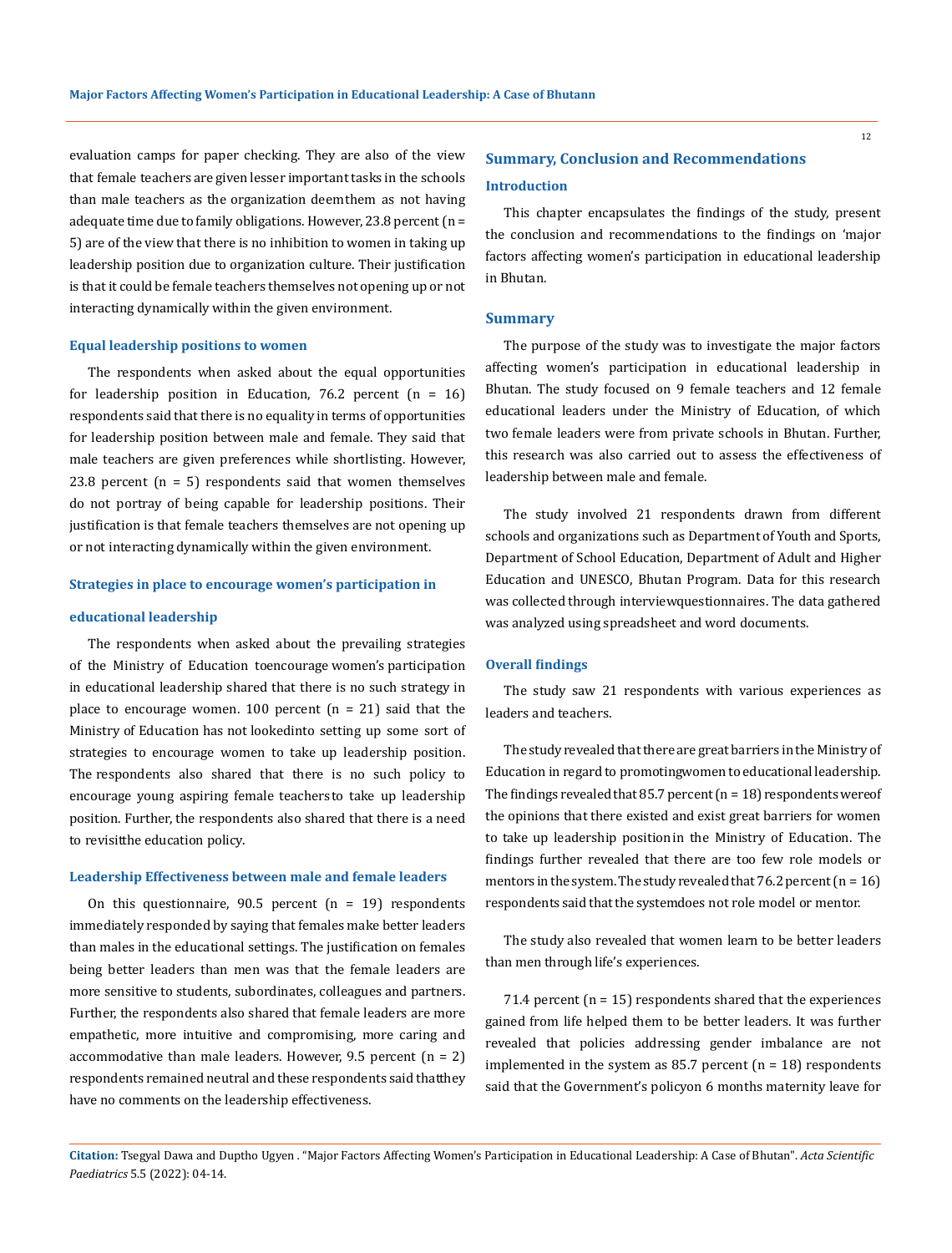women in a way is an obstacle in taking up leadership position. The study therefore established that the Ministry of Education does not provide any incentives to women to take up leadership positions.

The study revealed that socio-cultural factors such as family responsibilities, lack of confidence and women being weaker sex hinder women in taking leadership position the Education. Organization culture of nominating men for invigilators and paper checking are inhibiting factors for women to assume leadership positions. 76.2 percent  $(n = 16)$  respondents agree organization culture as obstacle for ascending into leadership position.

The study further revealed that women are discriminated and there is no equality in assigning leadership positions in the Ministry. 76.2 percent  $(n = 16)$  voiced their concern on this issue. Further, 100 percent ( $n = 21$ ) shared that there are no strategies of the Ministry in place to encouragewomen to take up leadership positions. As a result, women are denied equal leadership position opportunities.

Finally, the study also revealed that women are better leaders than men if given opportunities in life.  $90.5$  (n = 19) respondents shared that women are better leaders than men as women are more sensitive, more empathetic and more caring their dealings.

The study therefore found out that in Bhutan, women have not received equal treatment in terms of availing opportunities for leadership positions. Hence, a fewer women leaders in the Ministry of Education.

## **Conclusion**

From the study, one can conclude that social cultural factors, organization policies, organization culture, limited access to advanced education and discrimination of women in appointments inhibitthe upward mobility of women to top leadership positions [12-20].

## **Recommendations**

On the basis of the research findings the following recommendations are suggested: -

The Ministry of Education, while floating vacancies for leadership positions in different schools across the kingdom, must ensure that there is equal representation of male and female candidates to have gender equality.

- The Ministry of Education must institute mentor-mentee program so that the aspiring women leaders could learn from senior and seasoned school teacher or women leaders.
- The Ministry of Education must look into providing better incentives such as short immersion program for women leaders, so that many females could aspire to take part in leadership positions. Further, the Ministry of Education must also look into the side effects of the policy of six months maternity leave introduced in 2016.
- The Ministry of Education must introduce women or gender sensitization programs to the general populace on the benefits of women empowerment so that it will create awareness among people on the importance of women's role in decision making.
- Both societal and organizational cultures are barriers that affect women to take up leadership positions. Some societies still hold certain cultural values that are gender discriminatory. Therefore, it is important to promote sound cultural orientation that recognizes women as capable leaders and free people from gender stereotypes.
- The concerned authority or organizations such as the government and the Ministry of Education must promote a culture of equal opportunity for both male and females and revisit or re-evaluate the position/performance guidelines and work place policies including human resource development and management policies to create gender balance.

## **Conclusion**

This research proposal on the major factors affecting women's participation in educational leadership position in Bhutan tried to analyse the extent of women in educational leadership positions in Bhutan.

The study revealed although Bhutanese economy has made a lot of progress in the economic front, yet equality of gender representation in the educational leadership positions is still an area of grave concern - very slow and uneven. To date, the most powerful and best-paid managerial positions are still out of reach for most women. Besides looking at the common constraints or barriers such as unfavorable social, cultural and organizational environments, and lack of necessary motivation and confidence, the research project studied the major factors causing the under